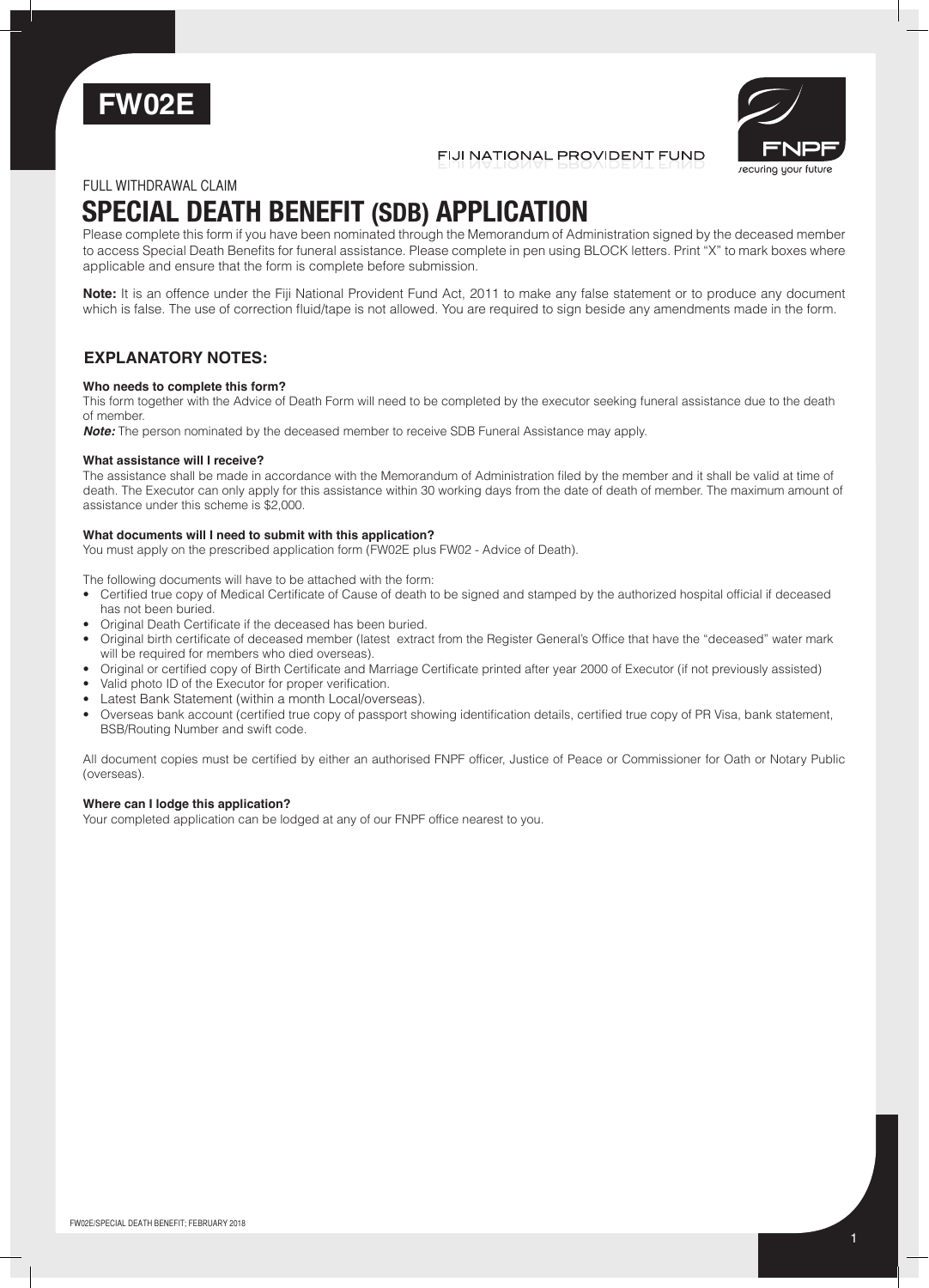| <b>SECTION A - EXECUTOR PERSONAL DETAILS</b>                                                                             |  |  |            |            |                              |  |                              |  |  |                                 |                              |  |  |  |  |
|--------------------------------------------------------------------------------------------------------------------------|--|--|------------|------------|------------------------------|--|------------------------------|--|--|---------------------------------|------------------------------|--|--|--|--|
| 1. Full Name (as on Birth Certificate):                                                                                  |  |  |            |            |                              |  |                              |  |  |                                 |                              |  |  |  |  |
|                                                                                                                          |  |  |            |            |                              |  |                              |  |  |                                 |                              |  |  |  |  |
| Married Name:<br>(Optional for married women)                                                                            |  |  |            |            |                              |  |                              |  |  |                                 |                              |  |  |  |  |
| 2. Father's Name:                                                                                                        |  |  |            |            |                              |  |                              |  |  |                                 |                              |  |  |  |  |
| 3. Mother's Name:                                                                                                        |  |  |            |            |                              |  |                              |  |  |                                 |                              |  |  |  |  |
| 4. FNPF ID:                                                                                                              |  |  |            | 5. TIN No: |                              |  |                              |  |  |                                 |                              |  |  |  |  |
| 6. Gender:<br>7. Birth Registration Number:                                                                              |  |  |            |            |                              |  | 8. Date of Birth (DD/MM/YY): |  |  |                                 | 9. Relationship to Deceased: |  |  |  |  |
| $\mathsf F$<br>M                                                                                                         |  |  |            |            |                              |  |                              |  |  |                                 |                              |  |  |  |  |
| 10. Phone Contact (Home):                                                                                                |  |  | b) Mobile: |            |                              |  |                              |  |  |                                 | 11. Email:                   |  |  |  |  |
|                                                                                                                          |  |  |            |            |                              |  |                              |  |  |                                 |                              |  |  |  |  |
| 12. a) Postal Address:                                                                                                   |  |  |            |            |                              |  |                              |  |  |                                 |                              |  |  |  |  |
| b) Residential Address:                                                                                                  |  |  |            |            |                              |  |                              |  |  |                                 |                              |  |  |  |  |
| Postal<br>13. Preferred Communication -<br>Mobile<br>Email                                                               |  |  |            |            |                              |  |                              |  |  |                                 |                              |  |  |  |  |
| INDEMNITY - the Fund will not be liable for disclosure of information on any of the preferred communication medium.      |  |  |            |            |                              |  |                              |  |  |                                 |                              |  |  |  |  |
| <b>SECTION B-DECEASED PERSONAL DETAILS</b>                                                                               |  |  |            |            |                              |  |                              |  |  |                                 |                              |  |  |  |  |
| 1. Full Name (as on Birth Certificate):                                                                                  |  |  |            |            |                              |  |                              |  |  |                                 |                              |  |  |  |  |
|                                                                                                                          |  |  |            |            |                              |  |                              |  |  |                                 |                              |  |  |  |  |
| Married Name:                                                                                                            |  |  |            |            |                              |  |                              |  |  |                                 |                              |  |  |  |  |
| (Optional for married women)<br>2. Father's Name:                                                                        |  |  |            |            |                              |  |                              |  |  |                                 |                              |  |  |  |  |
| 3. Mother's Name:                                                                                                        |  |  |            |            |                              |  |                              |  |  |                                 |                              |  |  |  |  |
| 4. Date of Birth of deceased (DD/MM/YY):                                                                                 |  |  |            |            | 5. Date of Death (DD/MM/YY): |  |                              |  |  | 6. Date of Marriage (DD/MM/YY): |                              |  |  |  |  |
|                                                                                                                          |  |  |            |            |                              |  |                              |  |  |                                 |                              |  |  |  |  |
| 7. Place of Death:<br>8. Place of Burial:                                                                                |  |  |            |            |                              |  |                              |  |  |                                 |                              |  |  |  |  |
|                                                                                                                          |  |  |            |            |                              |  |                              |  |  |                                 |                              |  |  |  |  |
| <b>SECTION C - PAYMENT DETAILS</b><br>You are required to complete this section indicating the mode and payment details. |  |  |            |            |                              |  |                              |  |  |                                 |                              |  |  |  |  |
|                                                                                                                          |  |  |            |            |                              |  |                              |  |  |                                 |                              |  |  |  |  |
| Deposit to a local bank account:<br>Account Name:                                                                        |  |  |            |            |                              |  |                              |  |  |                                 |                              |  |  |  |  |
| <b>Bank Name:</b>                                                                                                        |  |  |            |            |                              |  | Account No:                  |  |  |                                 |                              |  |  |  |  |
| Deposit to my overseas bank account via Telegraphic Transfer:                                                            |  |  |            |            |                              |  |                              |  |  |                                 |                              |  |  |  |  |
| Account Name:                                                                                                            |  |  |            |            |                              |  |                              |  |  |                                 |                              |  |  |  |  |
| <b>Bank Name:</b>                                                                                                        |  |  |            |            |                              |  |                              |  |  |                                 |                              |  |  |  |  |
| Account No:                                                                                                              |  |  |            |            | <b>BSB/ Routing:</b>         |  |                              |  |  |                                 |                              |  |  |  |  |
| Swift Code:                                                                                                              |  |  |            |            |                              |  | Number                       |  |  |                                 |                              |  |  |  |  |
| <b>Bank Address:</b>                                                                                                     |  |  |            |            |                              |  |                              |  |  |                                 |                              |  |  |  |  |
|                                                                                                                          |  |  |            |            |                              |  |                              |  |  |                                 |                              |  |  |  |  |
| Mail Bank Draft to my overseas address                                                                                   |  |  |            |            |                              |  |                              |  |  |                                 |                              |  |  |  |  |
|                                                                                                                          |  |  |            |            |                              |  |                              |  |  |                                 |                              |  |  |  |  |